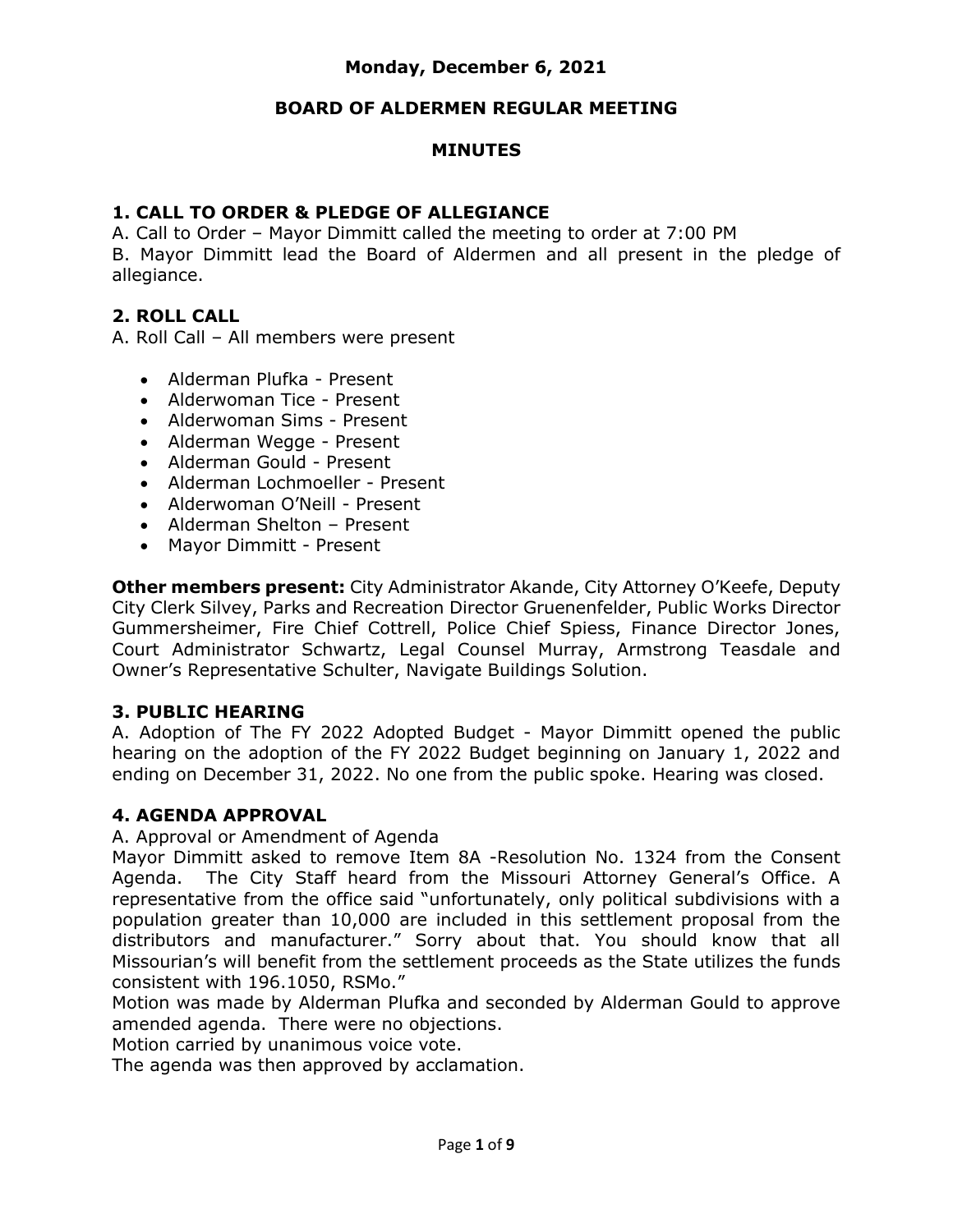## **BOARD OF ALDERMEN REGULAR MEETING**

#### **MINUTES**

## **5. CITIZEN COMMENTS**

A. Citizen Comments – Brian Hansen spoke on amended Bill No. 6356.1. He commented that the number of electric vehicles was miniscule and feels the policy is premature. He asked that clarification of the definition for new dwellings be provided and that the Board of Aldermen reconsider the adoption of this bill.

Email comments were provided by Don Keeling, Mevotech, National Sales Director, Traditional Accounts regarding Bill No. 6365.1. Comments were read into the minutes and uploaded into Board Docs.

Email comments were also provided by Paul Presson regarding Bill No. 6365.1 and were read into the minutes and uploaded into BoardDocs.

Susan Mullen spoke via the virtual format (Zoom) regarding Bill No. 6365.1 stating this should be the resident's choice, and not the City's directive, as this does not represent the majority of citizens but only a select few.

## **6. MAYOR AND ALDERMEN REPORTS**

A. Mayor David A. Dimmitt

- Announced the Holiday Party to be held on Monday, December  $13<sup>th</sup>$  from 5:00-7:00 pm at Community Center
- Fire Department will do Fire Truck Parade on Brentwood Blvd. Friday and Saturday at 5:00 each night
- Collection for Toys for Tots ends on Saturday, December 11th drop off toys until noon at Fire Department
- Fill the Ambulance with gifts at the Drury Inn Parking lot Saturday, December  $11<sup>th</sup>$  starting at noon - encouraged everyone to buy and give a toy.
- Police/Fire Departments Pillow fight started Dec 1<sup>st</sup> and will end December 31st - all were encouraged to drop off new pillows
- B. Alderman David Plufka Ward 1 No Report
- C. Alderwoman Nancy Parker Tice Ward 1 No Report
- D. Alderwoman Sunny Sims Ward 2 No Report
- E. Alderman Brandon Wegge Ward 2 Public Works Meeting on Thursday, December  $9<sup>th</sup>$  at 6:00 PM – the fate of the trees on White Ave. and an update on the stormwater master plan will be shared.
- F. Alderman Jeff Gould Ward 3 No Report
- G. Alderman Steve Lochmoeller Ward 3 Public Safety Committee meeting at City Hall on December 22nd
- H. Alderman Jack Shelton Ward 4 No Report
- I. Alderwoman Kathy O'Neill Ward 4- No Report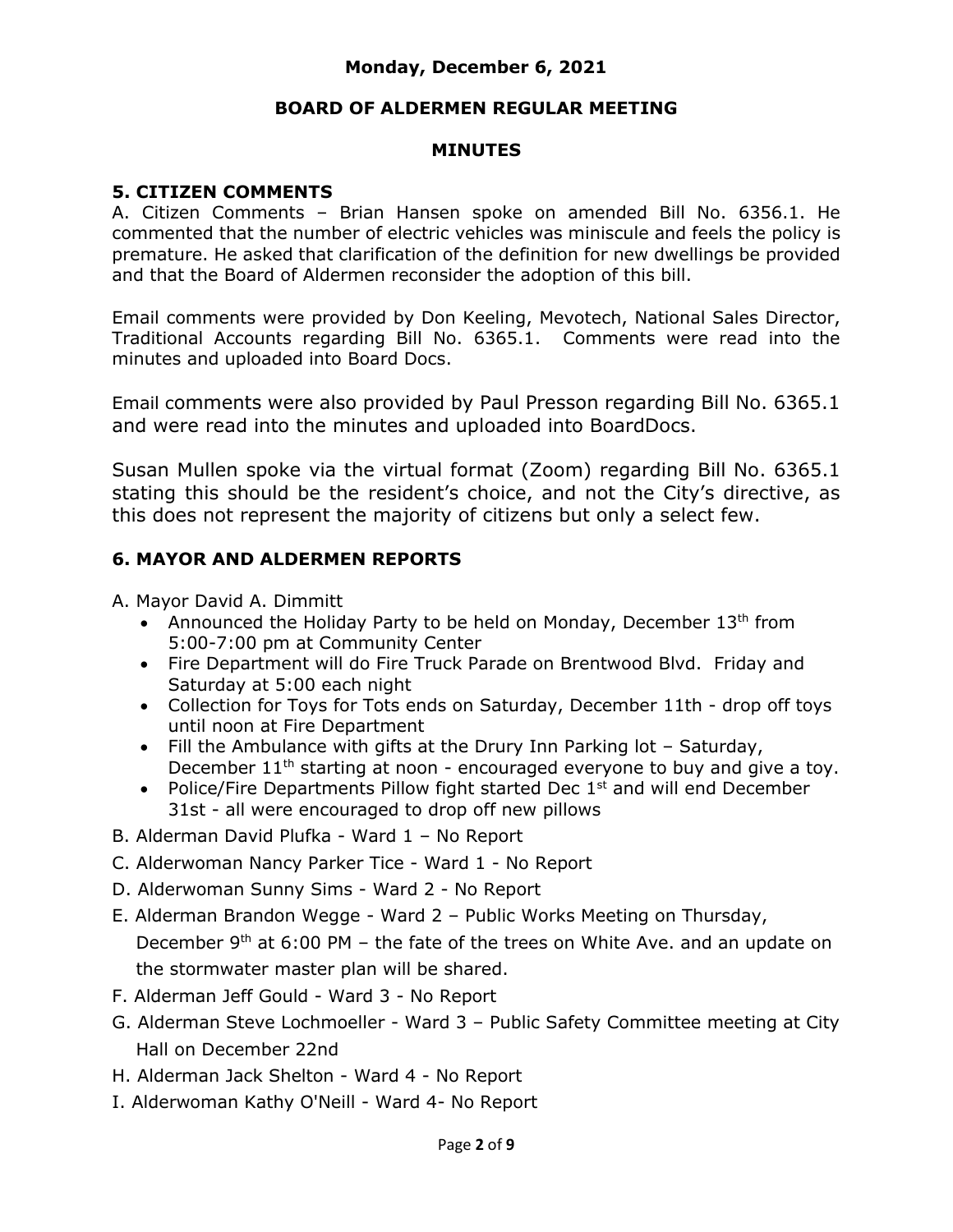#### **BOARD OF ALDERMEN REGULAR MEETING**

## **MINUTES**

### **7. CITY ADMINISTRATOR REPORT**

**A. Brentwood Bound Update –** Owner Representative Craig Schluter, Principal, Navigate Buildings Solution gave a Brentwood Bound update on Construction costs, Soft Costs and Property Acquisitions. There were no other costs to report.

**B. Warrant List Notation: Resolution No. 1328 - Wei Investment Condemnation Matter –** City Administrator Akande noted that on the agenda is Resolution No. 1328 - A resolution authorizing the pay of a condemnation award related to Wei Investments for an easement for the Brentwood Bound project. Given where the Warrant List is on the agenda, the check request to pay all parties will be taken up by the Board of Aldermen before Resolution No. 1328 is considered under the Consent Agenda.

**C. Request for Indemnification - Section 115.010 Update -** Former Mayor Christopher Thornton is requesting indemnification of legal expenses and attorney's fees incurred in connection with an investigation conducted by the Assistant U.S. Attorney for Eastern District of Missouri (AUSA) and the Federal Bureau of Investigation (FBI) from January 2018 through May 2021. City Administration shared updates from the city's insurance carrier AXA XL and information obtained by acting City Attorney Jones from Hal Goldstein, Office of the United States Attorney. Mr. Jones at the November 18, 2021 meeting had offered to contact Mr. Goldstein as City Attorney O'Keefe had sent him two letters previously without any response. Assistant US Attorney Hal Goldsmith confirmed that the documents compiled during a grand jury investigation are confidential. There is an exception which allows for a motion to be filed to produce documents for collateral litigation, but here there is none pending. An example would be a criminal investigation into fraud charges and a civil case for damages for misrepresentation. Hal did confirm that the investigation was actually conducted at the city's request. Presumably, we have the Chief's memos. He sent the attached articles from 40 South News. He also confirmed that Harness, Dickey performed an audit or review for the city and apparently determined that Mayor Thornton did not utilize proprietary IP data. In the end, the US Attorney's office determined they could not readily prove any criminal charge and investigation was terminated.

Motion was made by Alderwoman Sims and seconded by Alderwoman O'Neill to deny the request for indemnification.

Motion carried by voice vote of 6(yes) to 2(no).

## **8. CONSENT AGENDA**

A. Standing Committees Reports – No Reports

B. Warrant List - 2021 Operating Funds Expenditures

C. Warrant List - 2021 Expenditures from the Series 2019 Certificates of Participation Proceeds (COPS)

D. Gear Donation 2021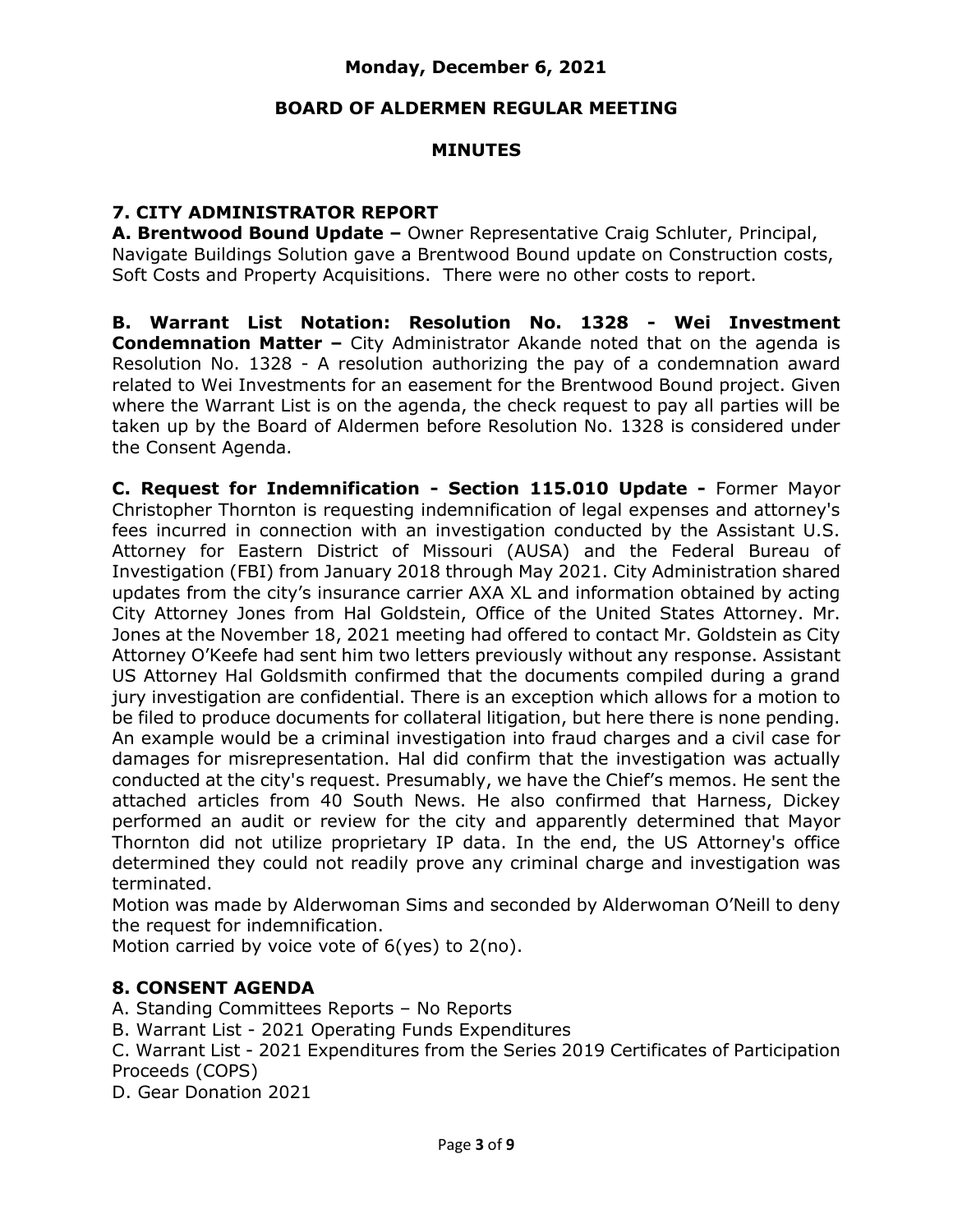## **BOARD OF ALDERMEN REGULAR MEETING**

## **MINUTES**

E. Annual Report – Economic Development Sales Tax Annual Reports 2019 and 2020 F. Resolution No. 1327- A Resolution Approving A Change Order With Ideal Landscape For Brentwood Bound- Great Rivers Greenway (GRG) Connector Part A Project G. Resolution No. 1328 - A Resolution authorizing the pay for a condemnation award and certain other actions in connection therewith. - Wei Investments Condemnation H. Resolution No. 1329 - A Resolution Approving a Contract with Davey Resource Group to Provide On-Call Supportive Urban Forest Tree Care Services

Motion was made by Alderwoman Tice and seconded by Alderman Plufka to approve amended Consent agenda. There was no further discussion.

#### Roll was called:

Alderman Plufka – Yes Alderwoman Tice – Yes Alderwoman Sims – Yes Alderman Wegge – Yes Alderman Gould – Yes Alderman Lochmoeller – Yes Alderwoman O'Neill -Yes Alderman Shelton – Yes Motion carried by vote of 8 (Yes) to 0 (No).

#### **9. OLD BUSINESS**

#### **A. Bill No. 6356.1 - An Ordinance amending Section 500.820 of the Brentwood City Code and the City's Energy Conservation Code to include the Electric Vehicle Supply Equipment (EVSE) in the New Dwellings - 2nd Reading**

Alderman Wegge suggested modifications to the ordinance, and it was shared that the suggested revisions had already been made and incorporated in the amended Bill now being presented. A memo indicating the changes is available in Board Docs.

A motion was then made by Alderman Wegge and seconded by Alderwoman Sims to Amend Bill No. 6356 to 6356.1 with said changes.

Motion carried by voice vote of 7 (yes) to 1 (No). Alderman Lochmoeller was opposed.

City Attorney, Kevin O'Keefe did the second reading of the revised Bill No. 6356.1

Motion was made by Alderman Wegge and seconded by Alderwoman Sims to Perfect the amended Bill No. 6356.1 into Ordinance form.

Discussion took place.

Alderman Lochmoeller stated that the amended Bill was not presented or reviewed at Public Works for discussion and that it should have followed the proper channels and asked that his name be removed from the Bill.

Alderman Plufka felt there was no overriding interest for safety of residents and that per public comment, the Bill is too far out in front of the EV Readiness issue.

Alderwoman O'Neill respectfully disagreed and feels we should be out in front. She also noted that since the City of St. Louis is doing it, we should as well.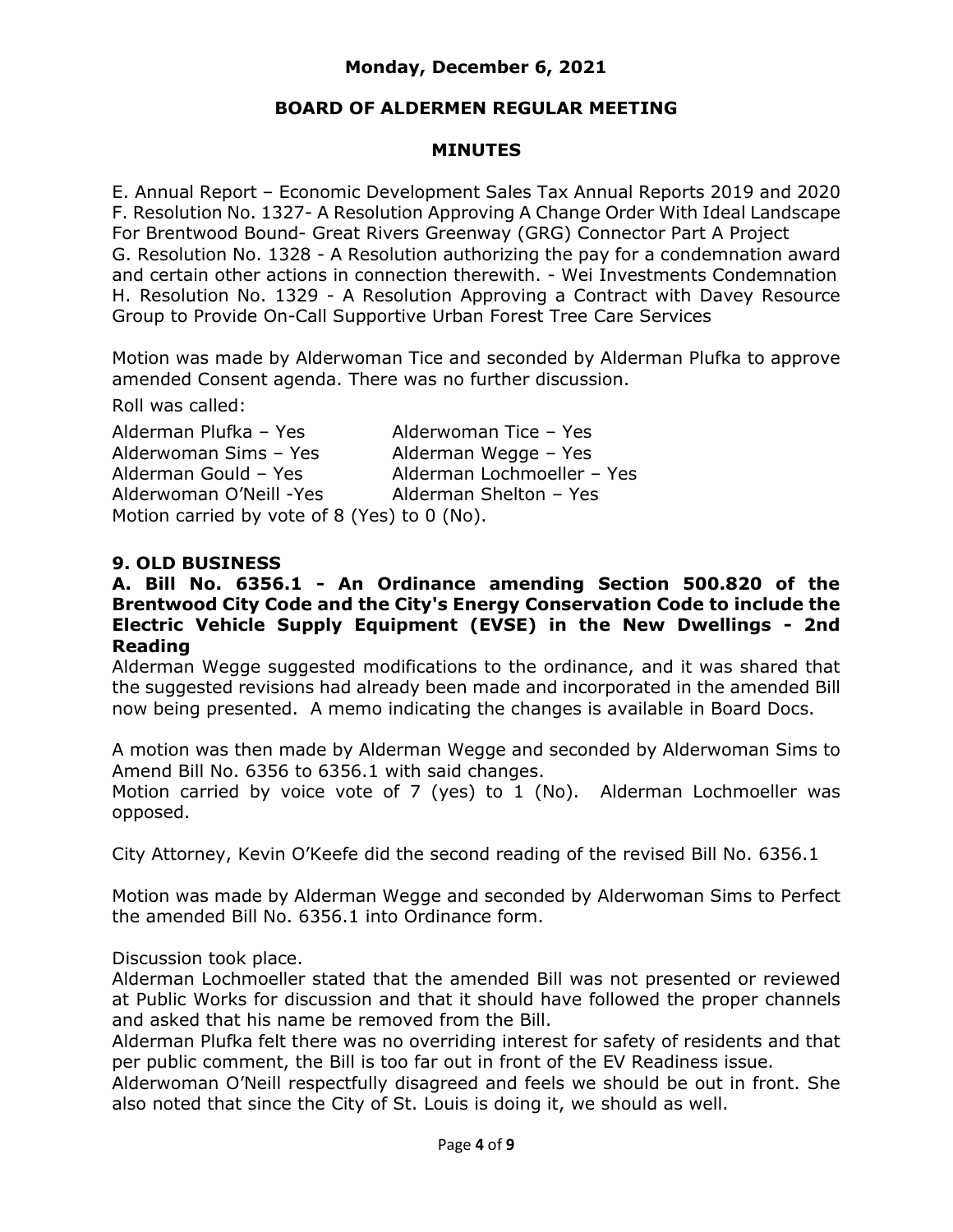# **BOARD OF ALDERMEN REGULAR MEETING**

### **MINUTES**

Alderman Gould suggested the market should drive public policy, not the other way around and that this should be fully vetted in Public Works and Public Safety Committees.

Alderwoman Tice noted that it was being reviewed and addressed by the full Board, and as such, was supportive of the new amendments.

Alderman Shelton stated that he is a champion for sustainability, however the masses are not there yet, and this may be a few years premature.

Alderwoman Sims noted we received feedback from developers and cost is not an issue for new construction. She wants the City to be in the forefront of change.

Alderman Wegge stated that he supports EV readiness.

Mayor Dimmitt noted that it is not required to go to committee and can be fully vetted at the Board, so procedure was followed.

Roll was called: Alderman Plufka – No Alderwoman Tice – Yes Alderwoman Sims – Yes Alderman Wegge – Yes Alderman Gould – No Alderman Lochmoeller – No Alderwoman O'Neill -Yes Alderman Shelton - No Mayor Dimmitt – Yes (to break the tie) Motion carried by vote of 5 (Yes) to 4 (No).

Upon the signature of Mayor Dimmitt, Bill No. 6356.1 will become Ordinance No. 4994.

# **10. NEW BUSINESS**

## **A. Bill No. 6361 An Ordinance Adopting The Annual Budget For The City Of Brentwood For The Calendar Year 2022; And Providing For The Effective Date Of This Ordinance. First Reading**

City Attorney, Kevin O'Keefe, read the Bill.

City Administrator Akande presented the FY 2022 Proposed Budget thanking all who worked diligently to bring this document forward. Ms. Akande noted some highlights:

- The City's sales tax is doing really well
- The City was conservative in predicting the Use Tax, so projections are positive
- The City will scale back capital improvement the next few years until some of the debts are completed in 2024.
- We have received and will continue to receive Cares Act and American Rescue Plan Act funds
- We present a balanced budget and plan for FY 2022.
- The Ways and Means Committee recommends the Fiscal Year 2021 Proposed Budget be presented to the Board of Aldermen for consideration.

Alderman Plufka noted the Brentwood Bound money had been invested well and asked if the income from those investments could be spent on any capital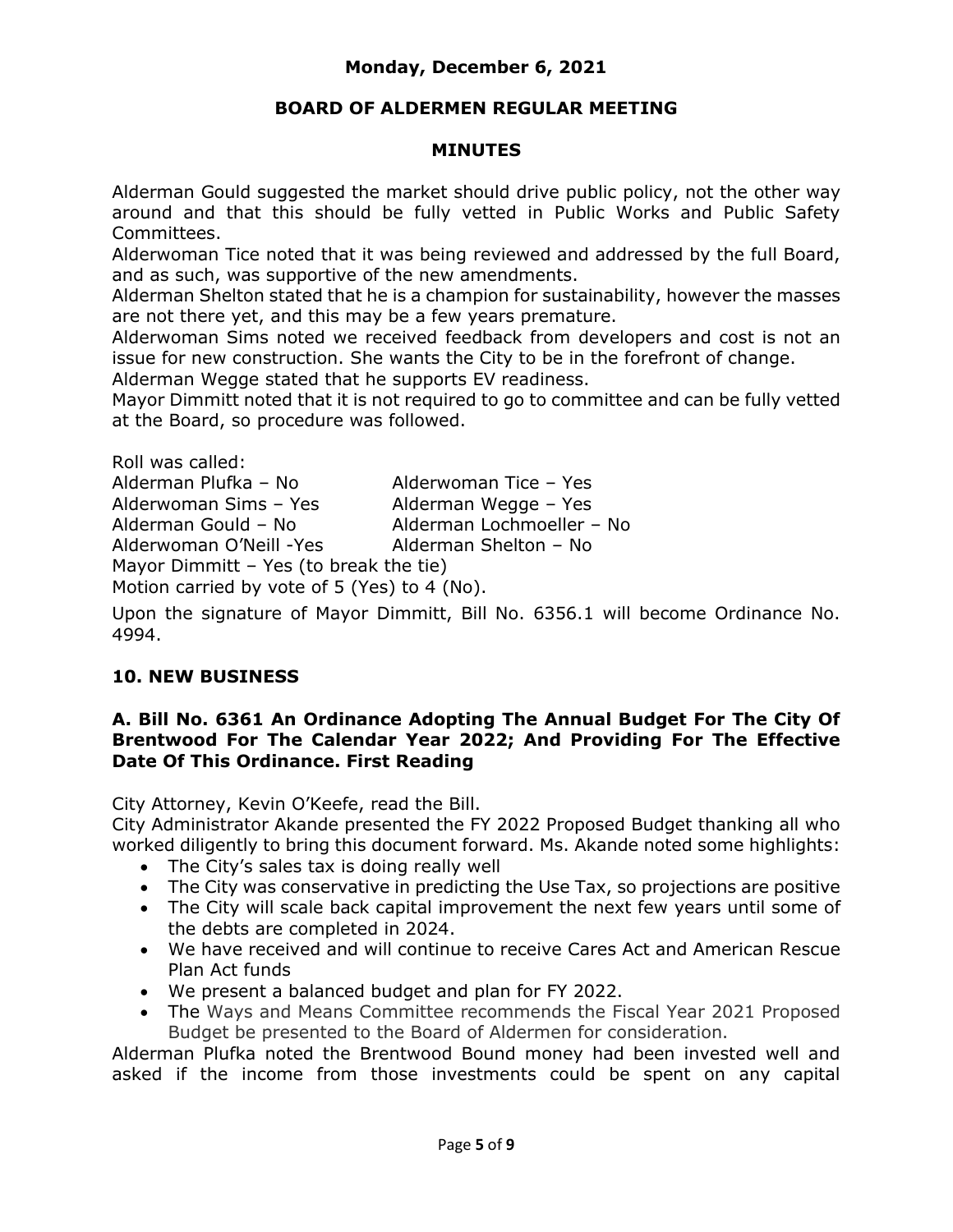## **BOARD OF ALDERMEN REGULAR MEETING**

#### **MINUTES**

improvement? With advisement, Ms. Akande noted that the 2019 money can be spent this way.

Mayor noted that the budget was balanced without using any reserves and thanked all who had helped make this happen.

#### **B. Bill No. 6362 An Ordinance of the City of Brentwood, Missouri, authorizing the Mayor and/or City Administrator to execute the attached 2021 Community Development Block Grant (CDBG) Municipal Housing and Community Development Supplemental Cooperation Agreement - First and Second Reading**

Kevin O'Keefe did the first reading.

City Administrator Akande presented the information that is available in Board Docs with the supplemental agreement, noting we have been doing his for many years. The City of Brentwood, through St. Louis County, participates in the Community Development Block Grant (CDBG) program. As part of this program, the City has elected to utilize the funds as part of the home improvement program. This program offers forgivable loans of up to \$5,000 annual to income eligible participants. This bill is for an ordinance authorizing the mayor and/or city administrator to execute the 2021 Community Development Block Grant Municipal Housing and Community Development Supplemental Cooperation Agreement between the City of Brentwood and St. Louis County. This program allows for income eligible homeowners to receive forgivable loans up to a maximum of \$5,000. Total amount available is \$20,000. Funds are generally used for roofs, heating and cooling, plumbing and electric work.

Motion was made by Alderman Plufka and seconded by Alderwoman O'Neill for the second reading of the Bill. Motion carried by unanimous voice vote.

City Attorney O'Keefe did the second reading.

Motion was made by Alderman Plufka and seconded by Alderman Gould to perfect Bill No. 6362 into Ordinance form. There was no discussion. Roll was called:

| Alderman Plufka - Yes                        | Alderwoman Tice - Yes      |
|----------------------------------------------|----------------------------|
| Alderwoman Sims - Yes                        | Alderman Wegge - Yes       |
| Alderman Gould - Yes                         | Alderman Lochmoeller - Yes |
| Alderwoman O'Neill -Yes                      | Alderman Shelton - Yes     |
| Motion carried by vote of 8 (Yes) to 0 (No). |                            |

Upon the signature of Mayor Dimmitt, Bill No. 6362 will become Ordinance No. 4995.

#### **C. Bill No. 6363- An Ordinance Approving Maintenance Agreements With Metropolitan St. Louis Sewer District (MSD) For The Brentwood Bound Improvements Project**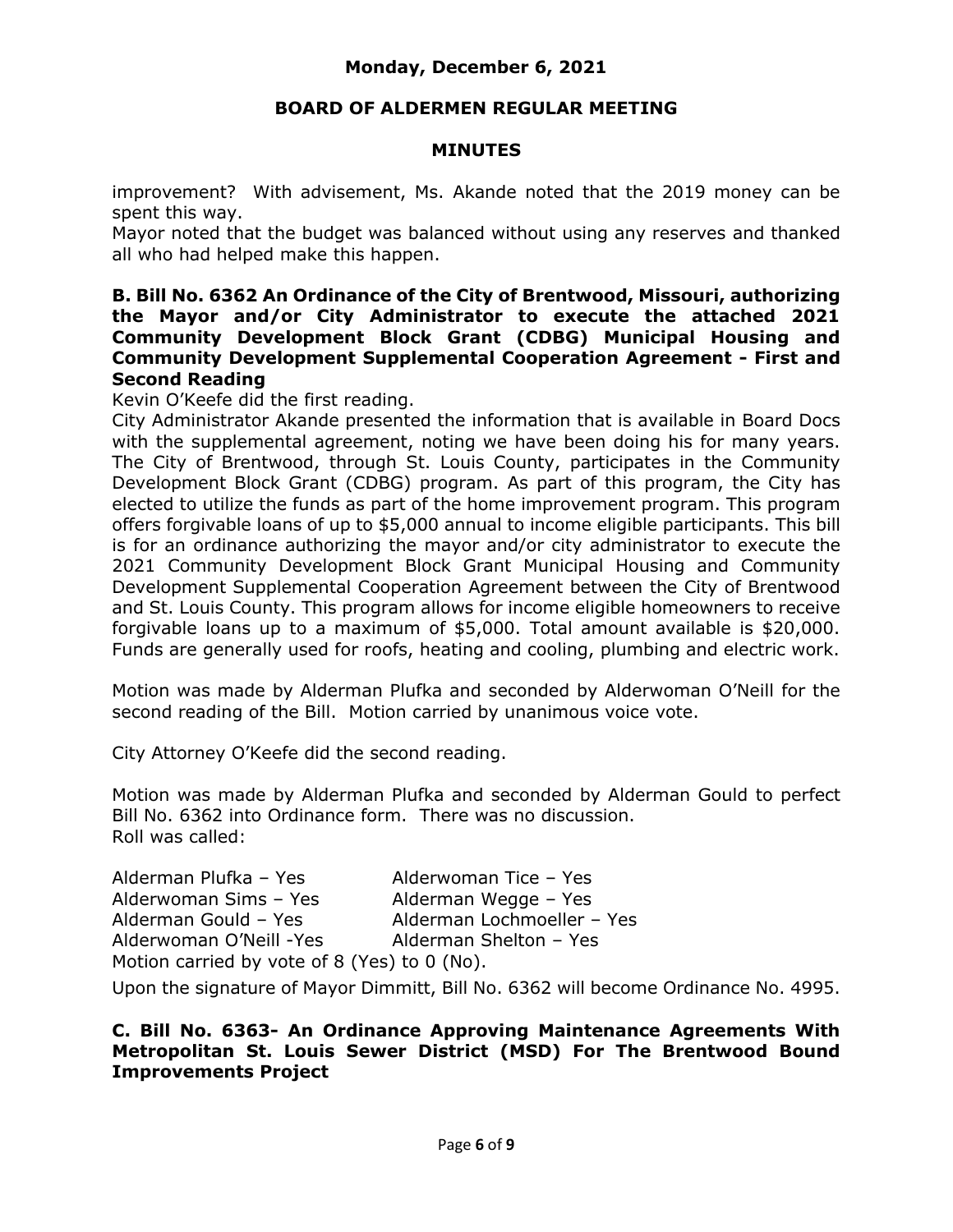## **BOARD OF ALDERMEN REGULAR MEETING**

## **MINUTES**

City Attorney O'Keefe did the first reading.

Director of Public Works, Dan Gummersheimer presented the information available in Board Docs, stating that as part of the Brentwood Bound Improvements Project, stormwater management facilities will be installed within the limits of the Great Rivers Greenway (GRG) Phase A project and Deer Creek Flood Mitigation Phase 1 project. Additionally, there are maintenance agreements required for sewer facilities within the project limits. In order to complete the Brentwood Bound Project, execution of several maintenance agreements is needed through coordinative efforts of staffs with Jacobs Engineering and Metropolitan St. Louis Sewer District (MSD). MSD requires an ordinance from the City of Brentwood to execute the maintenance agreements at the following locations:

- 2735 Bompart Avenue
- 2780 Mary Avenue
- 2761 Mary Avenue

Motion was made by Alderman Plufka and seconded by Alderwoman O'Neill for 2<sup>nd</sup> reading of the Bill. Motion carried by unanimous voice vote.

City Attorney O'Keefe did the second reading of the Bill.

Motion was made by Alderman Plufka and seconded by Alderman Wegge to Perfect Bill # 6363 into Ordinance form. There were no questions or discussion. Roll was called:

Roll was called: Alderman Plufka – Yes Alderwoman Tice – Yes Alderwoman Sims – Yes Alderman Wegge – Yes Alderman Gould – Yes Alderman Lochmoeller – Yes Alderwoman O'Neill -Yes Alderman Shelton – Yes Motion carried by vote of 8 (Yes) to 0 (No).

Upon the signature of Mayor Dimmitt, Bill No. 6363 will become Ordinance No. 4996.

#### **D. Bill No. 6364- An Ordinance Approving A Water Facility Relocation With Missouri American Water Company For Breckenridge Industrial Court Water Facility Relocations For The Brentwood Bound Improvements Project**

City Attorney O'Keefe did the first reading of the Bill.

Director of Public Works, Dan Gummersheimer presented the information available in BoardDocs, stating that as part of the Brentwood Bound Improvements Project, proposed improvements require relocation of water main facilities at various locations including the proposed bridge at Breckenridge Industrial Court. In order to complete the water facility relocation work, engineering design staffs with Horner & Shifrin and Jacobs have coordinated with Missouri American Water Company (MAWC) to provide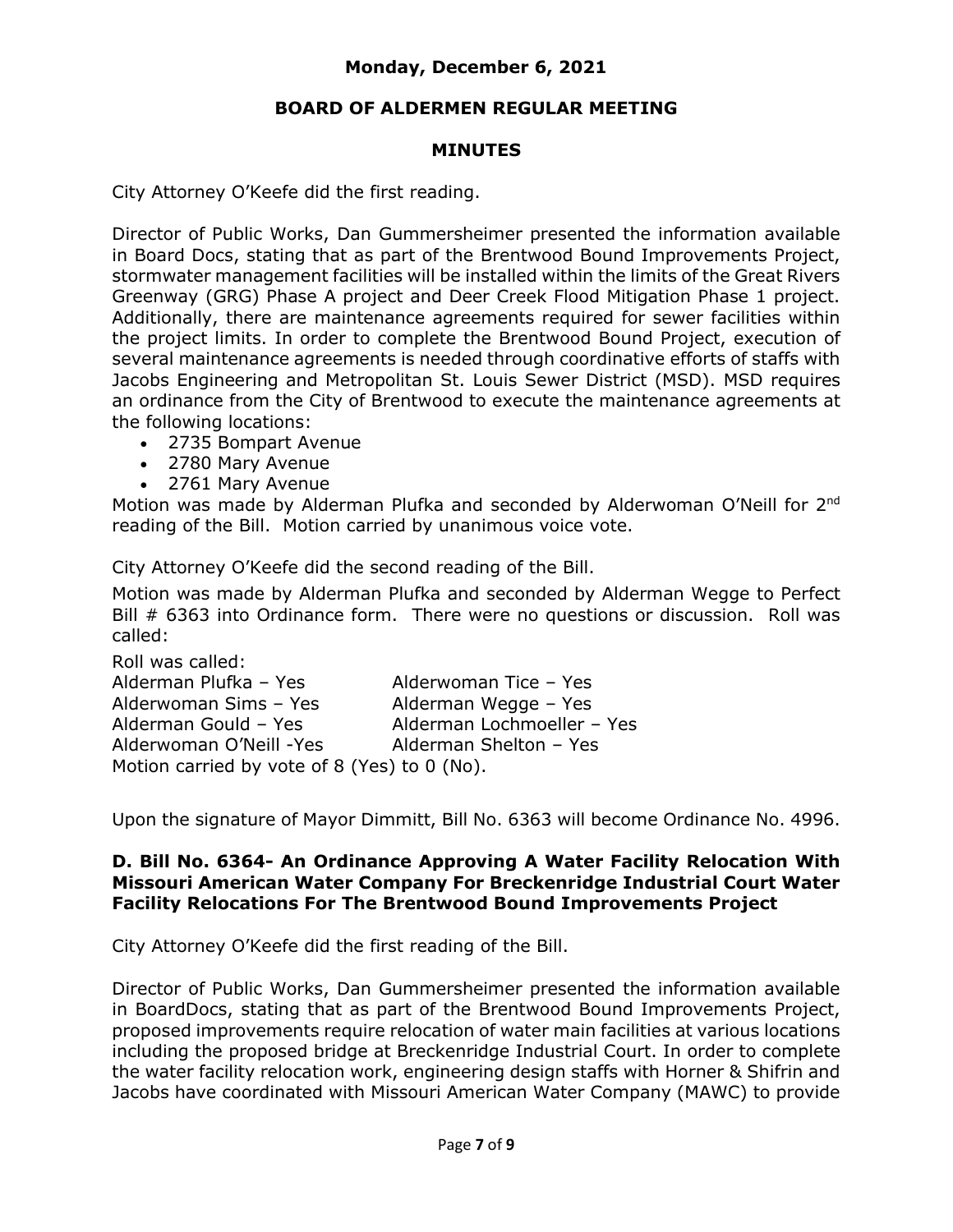#### **BOARD OF ALDERMEN REGULAR MEETING**

#### **MINUTES**

information for utility relocation work for proposed water facilities. MAWC requires an ordinance from the City of Brentwood to authorize the water facility relocations and schedule its contractor for this work. About 55% of the existing water main facility is in public rights-of-way and will be relocated at MAWC's cost. The other 45% of the existing water main facility is in a MAWC owned easement and thus requires the City of Brentwood to compensate MAWC for this relocation expense portion. The water main relocation cost that is the City of Brentwood's cost responsibility is listed at \$232,782.75. The initial Brentwood Bound budget included \$38,027 in funds for this relocation work. The cost difference of \$194,755.75 will be covered via the contingency funds for Brentwood Bound.

Motion was made by Alderman Plufka and seconded by Alderman Wegge for 2<sup>nd</sup> reading of the Bill. Motion carried by unanimous voice vote. City Attorney O'Keefe did the second reading of the Bill.

Motion was made by Alderman Wegge and seconded by Alderman Plufka to Perfect Bill No. 6364 into Ordinance form. There were no questions or discussion. Roll was called:

Alderman Plufka – Yes Alderwoman Tice – Yes Alderwoman Sims – Yes Alderman Wegge – Yes Alderman Gould – Yes Alderman Lochmoeller – Yes Alderwoman O'Neill -Yes Alderman Shelton - Yes Motion carried by vote of 8 (Yes) to 0 (No).

Upon the signature of Mayor Dimmitt, Bill No. 6364 will become Ordinance No. 4997.

#### **E. Liquor License Approval - Naked Spirits**

City Administrator Akande presented the information available in Board Docs. The Brentwood Municipal Code Chapter 600 Business and Occupation/Alcoholic Beverages - Section 600.090 - Information Required for Liquor License Application. Each application for a license either to sell intoxicating liquor by the drink or to sell beer and light wine by the drink and in the original package shall contain the following information and any additional information which may be required by Section [600.050:](https://ecode360.com/29385030#29385030) [Section 600.165 Wine and Malt Beverages Tasting Permit.](https://ecode360.com/29385065?highlight=tasting,tastings) The fee (\$150) has been collected and departments of Zoning, Police. Building Official and

City License has reviewed and approved the applications for special use permits.

Motion was made and seconded by Alderman Wegge, Assistant Excise Commissioner and Alderwoman Sim, Excise Commissioner to grant the liquor license approval requested by Naked Spirits.

Roll was called: Alderman Plufka – Yes Alderwoman Tice – Yes Alderwoman Sims – Yes Alderman Wegge – Yes